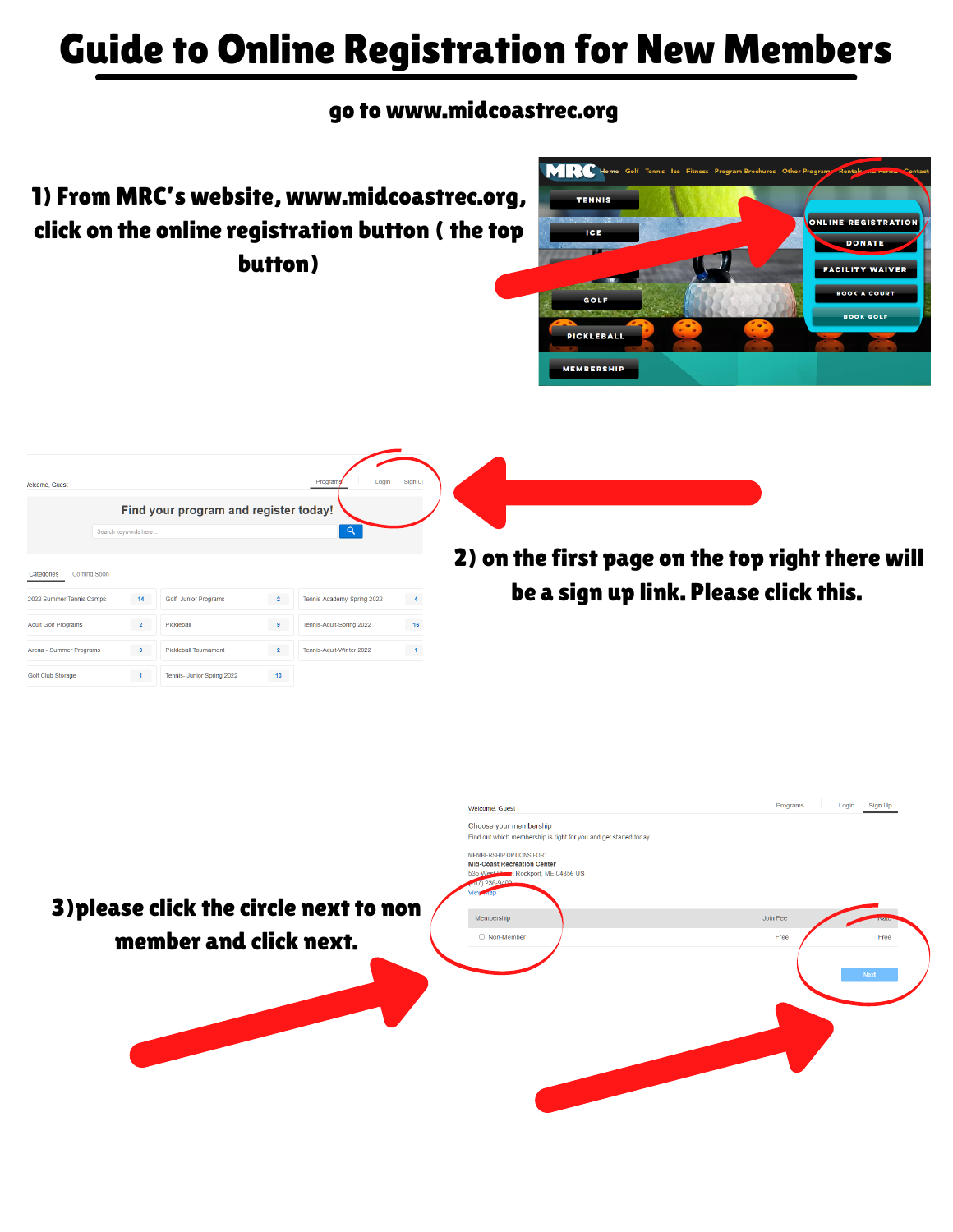| Welcome, Guest                  |                                                                                                                     |   | Programs | 4) |
|---------------------------------|---------------------------------------------------------------------------------------------------------------------|---|----------|----|
| Sign up with your email address |                                                                                                                     |   |          |    |
|                                 | Start by adding the primary adult information. All fields are required to sign up.                                  |   |          |    |
| Email                           |                                                                                                                     |   |          |    |
| Password                        |                                                                                                                     |   |          |    |
|                                 | no Your password needs to:                                                                                          |   |          |    |
|                                 | - Be at least 7 characters long.<br>· Include both lower and upper case characters.<br>· Include at least 1 number. |   |          |    |
| <b>Confirm Password</b>         |                                                                                                                     |   |          |    |
| <b>First Name</b>               |                                                                                                                     |   |          |    |
| <b>Last Name</b>                |                                                                                                                     |   |          |    |
| <b>Gender Identity</b>          | -Select Gender Identity-                                                                                            | ÷ | ⊚        |    |
| <b>Birth Date</b>               | MM/DD/YYYY                                                                                                          |   |          |    |
| <b>Address Line 1</b>           |                                                                                                                     |   |          |    |
| <b>Address Line 2</b>           |                                                                                                                     |   |          |    |
| City                            |                                                                                                                     |   |          |    |
| <b>State</b>                    | -Select One-                                                                                                        | ÷ |          |    |
| Zip                             |                                                                                                                     |   |          |    |
| <b>Primary Phone</b>            | 205-555-5555                                                                                                        |   |          |    |
| Emorgancy Contact               |                                                                                                                     |   |          |    |
| <b>Emergency Contact</b>        |                                                                                                                     |   |          |    |
| <b>First Name</b>               |                                                                                                                     |   |          |    |
|                                 |                                                                                                                     |   |          |    |
| <b>Last Name</b>                |                                                                                                                     |   |          |    |
|                                 | Phone<br>205-555-5555                                                                                               |   |          |    |

4)You will now create an account for use register for any programs you'd like. fter filling this out you will click next. iis primary account will need to be the  $l$ ults information. There is an option to  $\overline{\phantom{a}}$ add a child later.

5) After you click next it will give you an option to add someone else to your account. You can only do this during this step. When you have finished adding them, click complete registration. If you want to add someone later, please give the front office a call an to do that fo

| <b>Non-Member</b><br>Adult (21-55)<br>casie weaver |  |  |  |
|----------------------------------------------------|--|--|--|
|                                                    |  |  |  |
| <b>Inactive</b><br><b>PRIMARY</b>                  |  |  |  |
| $\mathscr{D}$ Edit                                 |  |  |  |
| Do you need to add another member?                 |  |  |  |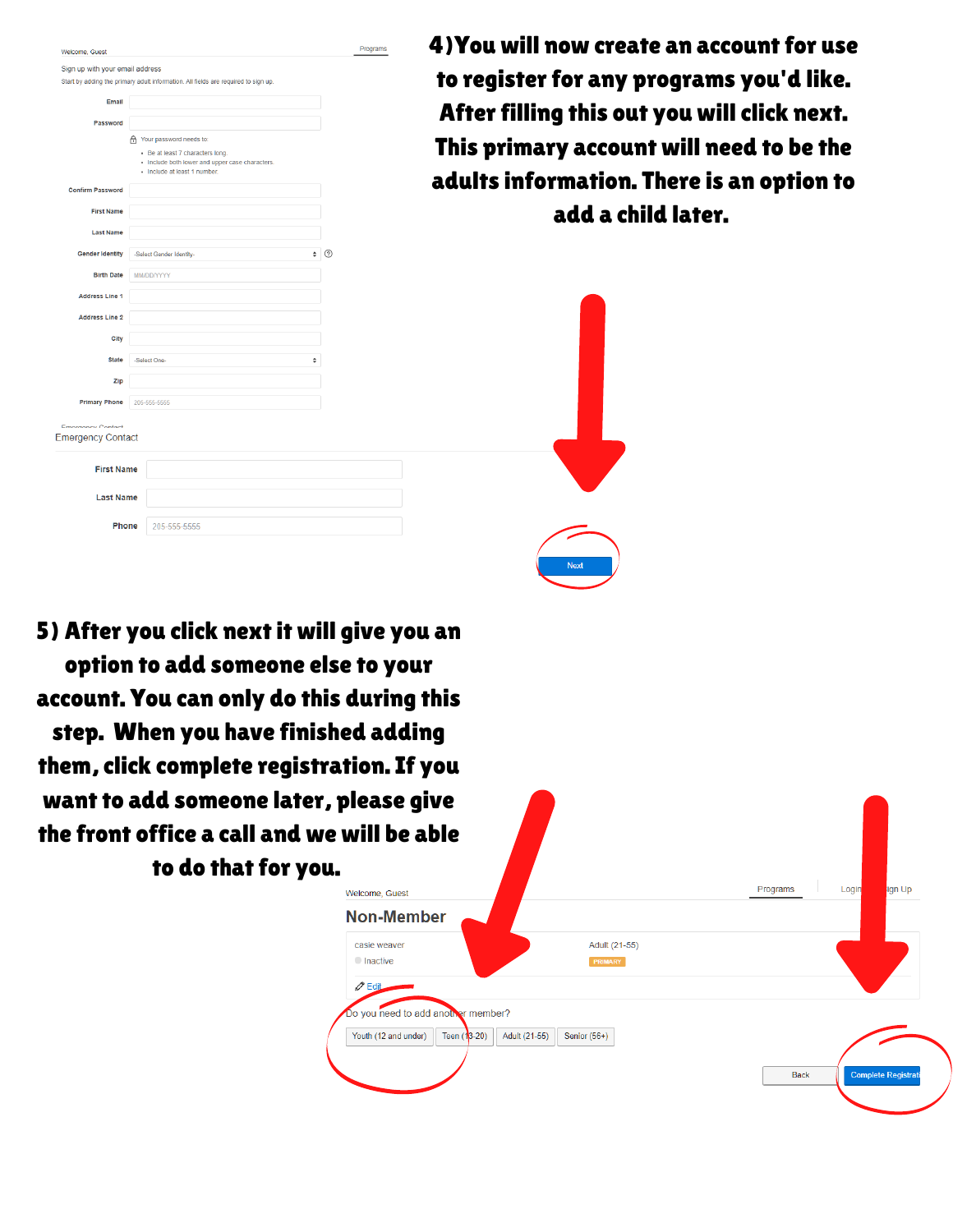

 $\circledR$ 

My Account  $\sim$ 

## 7. Select the program category you want.

| Welcome, casie weaver            |                      |                                       |                | Programs                   | My Account - |
|----------------------------------|----------------------|---------------------------------------|----------------|----------------------------|--------------|
|                                  |                      | Find your program and register today! |                |                            |              |
|                                  | Search keywords here |                                       |                | Q                          |              |
| Categories<br><b>Coming Soon</b> |                      |                                       |                |                            |              |
| 2022 Summer Tennis Camps         | 14                   | Golf- Junior Programs                 | $\overline{2}$ | Tennis-Academy-Spring 2022 |              |
| <b>Adult Golf Programs</b>       | $\overline{2}$       | Pickleball                            | 9              | 7 -nnis-Adult-Spring 2022  | 16           |
| Arena - Summer Programs          | 3                    | <b>Pickleball Tournament</b>          | $\overline{2}$ | Tennis-Adult-Winter 2022   |              |
| <b>Golf Club Storage</b>         | 1.                   | Tennis- Junior Spring 2022            | 13             |                            |              |

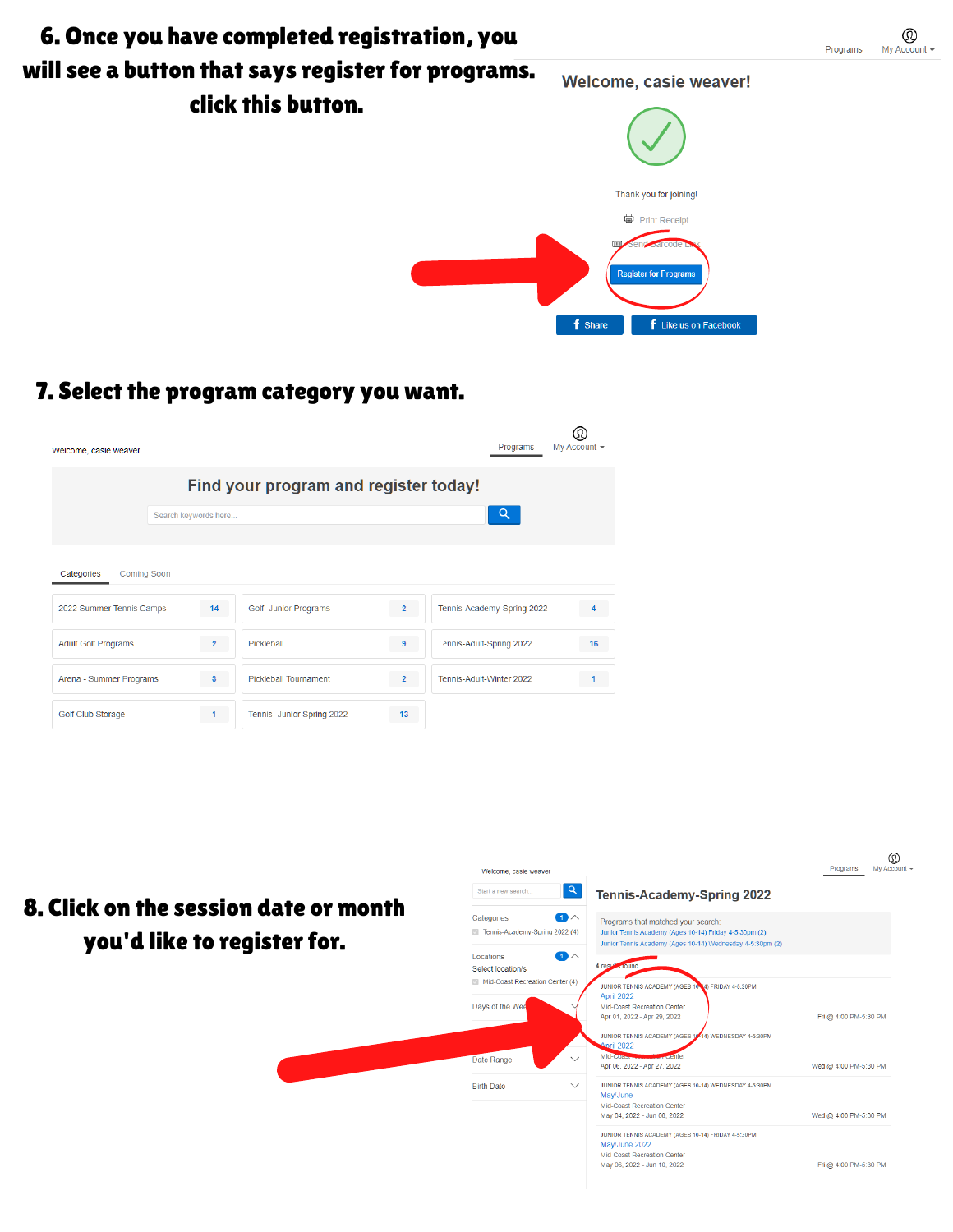9. On the next page it will give you a description of the class and the session dates and times. On the top right of the screen there will be a register button. Click that to move on to the payment option. You will need to pay when you register.



## 10. This page shows you the session cost 7 for the program. Please click next or if you'd like to add more programs click the button at the top right.